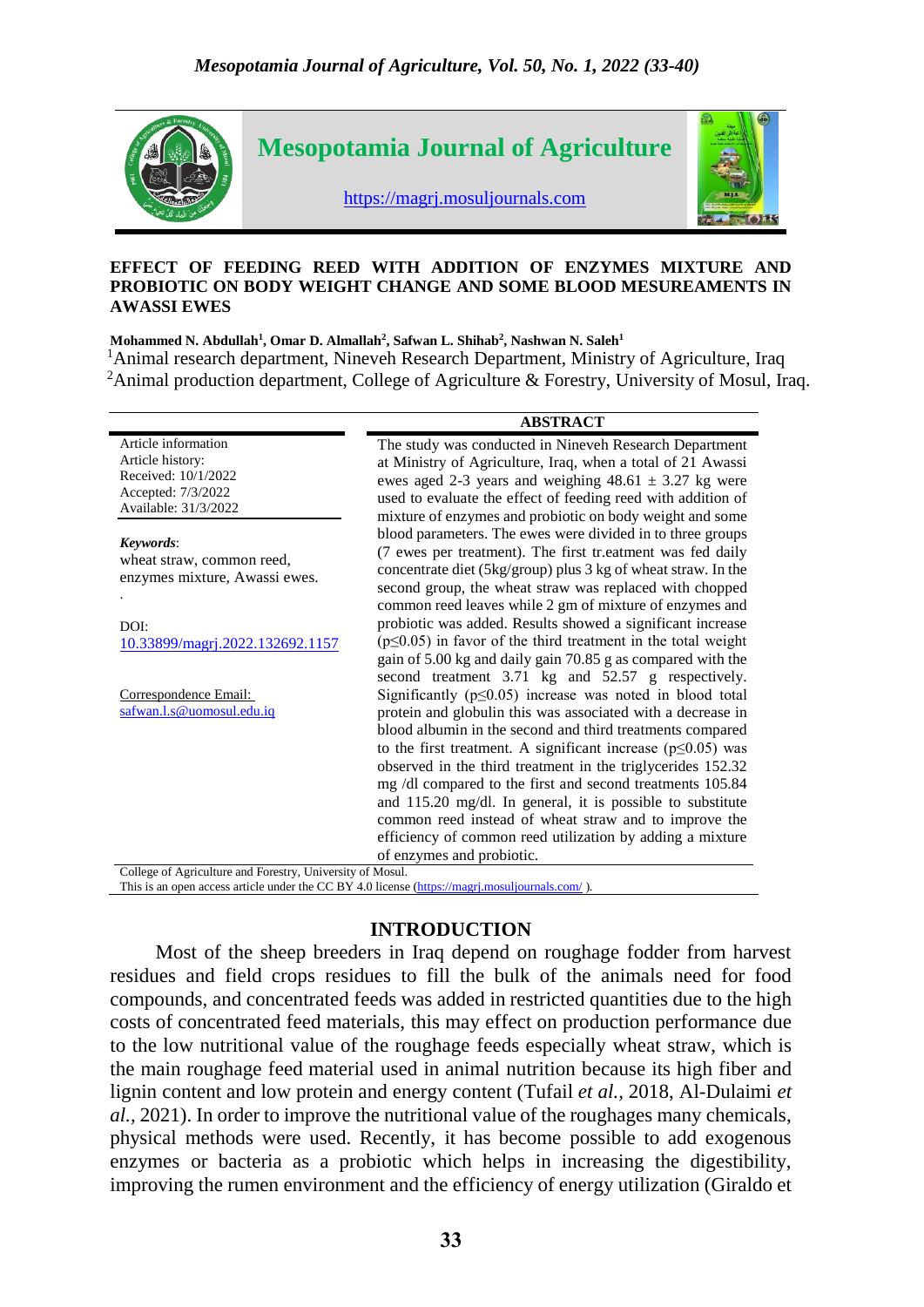al. 2007, Salem et al. 2015 and López- Aguirre et al. 2016 Al-Taie and Altayeb, 2020) In addition, breeders' resort to finding alternatives to wheat straw, it is a high-priced, which may reach the same price in some seasons as barley. Common reed may represent alternative choice than wheat straw, it close in protein and metabolic energy content (Baran *et al*., 2002 and Hassan et al. 2009), reed is used widely used in the marshlands for feeding buffaloes, because one of the plants that grows naturally and abundantly in the region. Marghany *et al*. (2005) explained that the use of reed in feeding sheep as an alternative to green fodder led to the reduction of production costs and enhancement of the profit's resources. This study was proposed to investigate the effect of feeding Awassi ewes on common reed with the addition of a mixture of enzymes and probiotic on body weight change and some blood parameters.

# **MATERIALS AND METHODS**

The study was conducted in the Nineveh Research Department/ Ministry of Agriculture/ Iraq, using (21) dry and not pregnant Awassi ewes average body weights  $48.61 \pm 3.27$  kg, and ages 2-3 years. The ewes were divided into three groups (7) ewes/group). Ewes in the all groups were fed with a restricted amount of concentrate feed 5 kg/ group daily, the concentrate feed consisting of barley, wheat bran, corn and soybean, table (1). Roughage fodder (wheat straw) was fed with an amount of 3 kg for the first group (T1), while the wheat straw was replaced with chopped common reed leaves in the second group (T2). In the third group (T3) 2 g of the enzyme mixture and the probiotic was added to the common reed leaves. Ewes were weighed every 15 days of the study period which lasted of 70 days.

| Ingredients              | $\%$                   | straw | Common reed |
|--------------------------|------------------------|-------|-------------|
| Crushed barley           | 53                     |       |             |
| Wheat bran               | 25                     |       |             |
| Yalow corn               | 15                     |       |             |
| Soybean meal             | 5                      |       |             |
| limestone                |                        |       |             |
| Sodium chloride          |                        |       |             |
|                          | Chemical composition % |       |             |
| Dry matter               | 89.9                   | 95.33 | 95.70       |
| Organic matter           | 97.75                  | 90.17 | 89.68       |
| Crude protein            | 13.19                  | 3.62  | 9.18        |
| Ether extract            | 4.18                   | 5.32  | 2.60        |
| Crud fiber               | 6.22                   | 34.64 | nd          |
| Metabolism energy, Mj/kg | 10.81                  | 5.43  | nd          |

Table (1): Chemical components and composition of the experimental diets.

Chemical composition was laboratory determined according to AOAC (2000), energy was calculated according to (Al-Khawaja *et al*., 1978). nd: not determined.

At the end of the study, blood samples were drawn from the jugular vein using a plastic syringe, and the serum was separated using a centrifuge (3000/r/min) for a period 20 minutes, blood serum samples were analyzed for the determination of total protein, albumin, triglycerides and cholesterol (Biolabo, French) by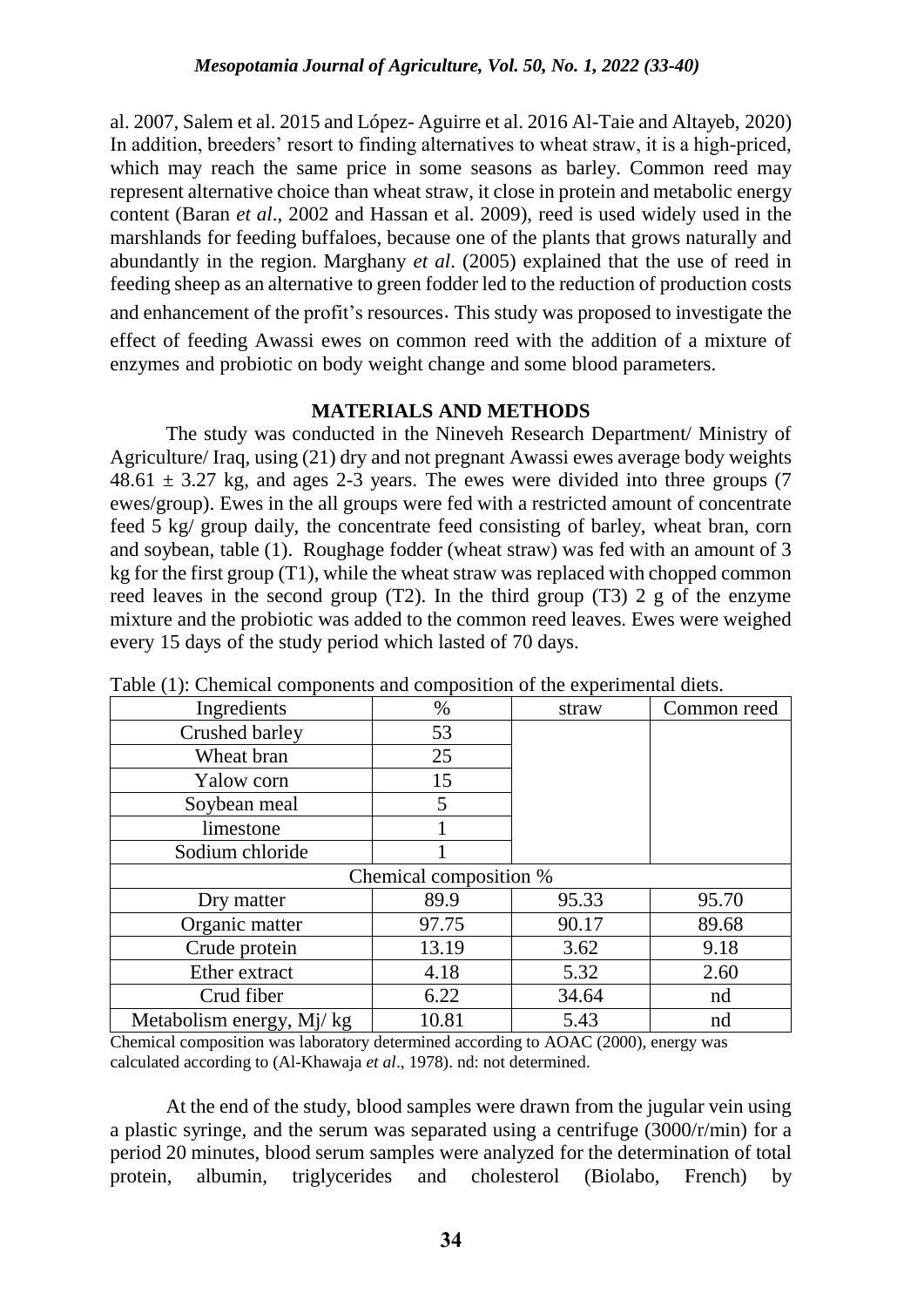spectrophotometer (Biotech Engineering Management CO.LTD.UK)., globulin was calculated by subtracted albumin from total protein. Data were statistically analyzed within statistical program SAS (2010) using a one-way complete random design (CRD) and the significance within means were compared using Duncan test (1955).

## **RESULTS AND DISCUSSION**

Results in Table (2) indicate no significant differences between treatments in the initial weight 48.71, 49.00 and 48.14 kg, also the final weights did not differ significantly between treatments 52.71, 52.71 and 53.14 kg, respectively. Replacing the common reed instead of wheat straw in the second treatment (T2), led to decrease but non-significant in the total weight gain 3.71 kg and the daily weight gain of 52.57 g compared to the first treatment (T1) which was 4.00 kg and 56.71 g respectively, this may be due to a high level of cellulose and lignin in reed as compared wheat straw. While the addition of the enzyme mixture and probiotic to the reed in (T3) increase significantly ( $p \le 0.05$ ) weight gain 5.00 kg and daily gain 70.85 g, as compared to the second treatment. In this regard, Hassan et al. (2009) indicated that the use of different percentages of reed silage did not lead to significant differences in the weights of Awassi lambs, and that the addition of the probiotic significantly improved the weight gain of lambs fed the different percentages of reed silage, Baran *et al*. (2002) mentioned the possibility of using reed as a roughage feed for ruminants, Saeed and Al-Sultani (2017) noted that the use of reed or reed silage did not lead to significant differences in lambs weight gain. Also, many studies agreed that the addition of enzymes and probiotics leads to an improvement in rumen fermentation and a significant increase in weight gain (Salem *et al*., 2011, Salem *et al*., 2013). The results was agreed with Lopeze-Auirre *et al*., (2016) that indicated adding enzymes to the roughage feed did not improve the amount of feed intake, but led to an improvement in the daily weight gain, the reason for this may be to improved nutrient digestion Through the positive correlation between the enzyme and the microorganisms present in the rumen and the ability of the enzyme to break down the complex cellulose bonds in the fibers, it was confirmed by Gado *et al*. (2006) that adding the enzyme led to increase in NDF digestion and rumen fermentation process, thus reducing the ammonia produced in the rumen by incorporating it with microbial protein.

|                    |                     |                    | ັັ                 |
|--------------------|---------------------|--------------------|--------------------|
| Item               | T1                  | T2                 | T3                 |
|                    | wheat straw         | reed               | reed with $E+P$    |
| Initial weight kg  | $48.71 \pm 1.45$    | $49.00 \pm 1.15$   | $48.14 \pm 1.26$   |
| Final weight kg    | $52.71 \pm 1.53$    | $52.71 \pm 1.12$   | $53.14 \pm 1.31$   |
| Total body gain kg | $4.00 \pm 0.30$ ab  | $3.71 \pm 0.29$ b  | $5.00 \pm 0.48$ a  |
| Daily gain g/day   | 56.71 $\pm$ 4.47 ab | $52.57 \pm 4.17$ b | 70.85 $\pm$ 6.92 a |

|  |  | Table (2): effect of reed and mixture of enzymes and probiotic in ewes weight gain. |  |  |  |  |
|--|--|-------------------------------------------------------------------------------------|--|--|--|--|
|  |  |                                                                                     |  |  |  |  |
|  |  |                                                                                     |  |  |  |  |

Means for each parameter in the same raw with different superscript are significantly different  $(P \le 0.05)$ , E= Enzyme mixture, P= Probiotic.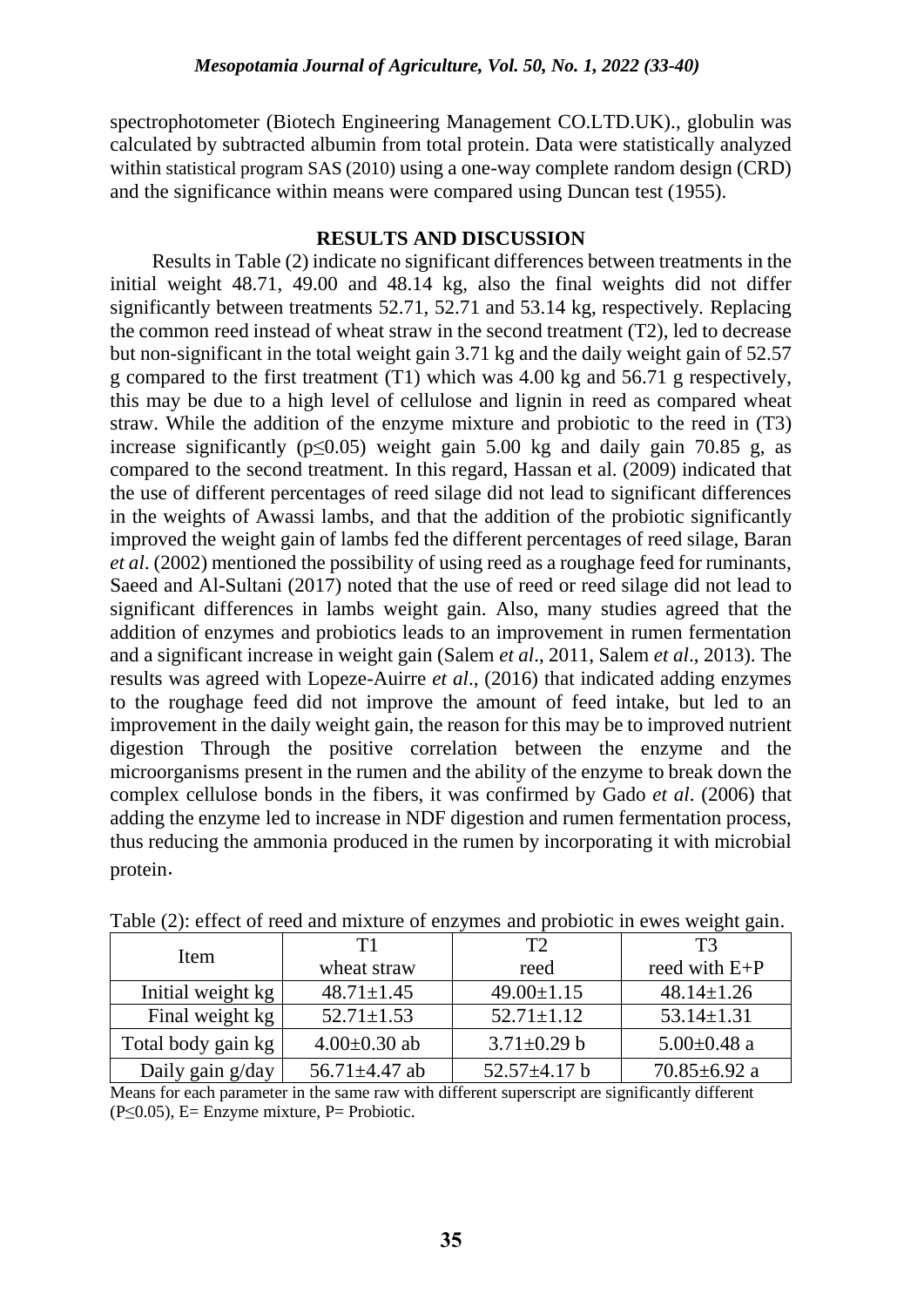| Item               | T1                  | T2                  | T <sub>3</sub>      |  |
|--------------------|---------------------|---------------------|---------------------|--|
|                    | wheat straw         | reed                | reed with $E+P$     |  |
| Total protein g/dl | $6.22 \pm 0.18$ b   | $7.36 \pm 0.17$ a   | $7.04 \pm 0.11$ a   |  |
| Albumin g/dl       | $3.14 \pm 0.05$ a   | $3.06 \pm 0.08$ ab  | $2.90 \pm 0.06$ b   |  |
| Globulin g/dl      | $3.28 \pm 0.23$ b   | $4.30 \pm 0.10$ a   | $4.14 \pm 0.17$ a   |  |
| Cholesterol mg/dl  | $82.74 \pm 7.02$    | $91.66 \pm 4.19$    | $74.90 \pm 5.19$    |  |
| Triglyceride mg/dl | $105.84 \pm 5.52$ b | $115.20 \pm 8.84$ b | 152.32 $\pm$ 9.17 a |  |
| Urea mg/dl         | $33.18 \pm 5.30$    | $32.09 \pm 3.66$    | $35.06 \pm 5.12$    |  |

Table (3): effect of reed and mixture of enzymes and probiotic in some blood measurements in Awassi ewes.

Means for each parameter in the same raw with different superscript are significantly different  $(P \le 0.05)$ 

E= Enzyme mixture, P= Probiotic.

In the present work, a significant increase in serum total protein was found in ewes fed common reed (T2) and reed with the mixture enzyme and probiotic (T3) which was 7.36 and 7.04 g/dl as compare to T1 (6.22 g/dl) respectively. The same trend was found in serum globulin that was 4.30 and 4.14 g/dl for T2, T3 and 3.28  $g/dl$  for control, respectively. In contrasts significant decrease ( $p \le 0.05$ ) was noted in blood albumin in the third treatment by 2.90 g/dl as compared to the first treatment 3.14 g/dl. cholesterol concentration significantly (p≤0.05) increases in the (T2) 91.66 mg/dl compared with the (T1) and (T3) 82.74 and 74.90 mg /dl, but the differences were not at the level of significance. while the significant differences in the concentration of triglycerides ( $p \le 0.05$ ) in the third treatment were 152.32 mg/100ml compared to the first and second treatments 105.84 and 115.20 mg/dl. while no significant differences were recorded in the concentration of urea 33.18, 32.09 and 35.06 mg/dl. these results did not agree with the result that obtained by El-Talty et al. (2015), who find no significant effect of feeding reed silage or reed silage with lactic acid bacteria on total protein, albumin and globulin with a significant decrease in blood urea in lambs. Also, Mokhtarpour and Jahantigh (2018) found no significant effect of reed or reed silage on blood protein values with a significant increase in urea concentration. Hassan *et al*. (2009) showed that different levels of reed silage and the probiotic had no significant effect on total blood protein concentration, it led to a significant decrease in blood urea concentration compared to the control treatment. Faryhal *et al*. (2022) reported that lambs fed on alfalfa, sesbania and reeds showed no significant differences in blood parameters.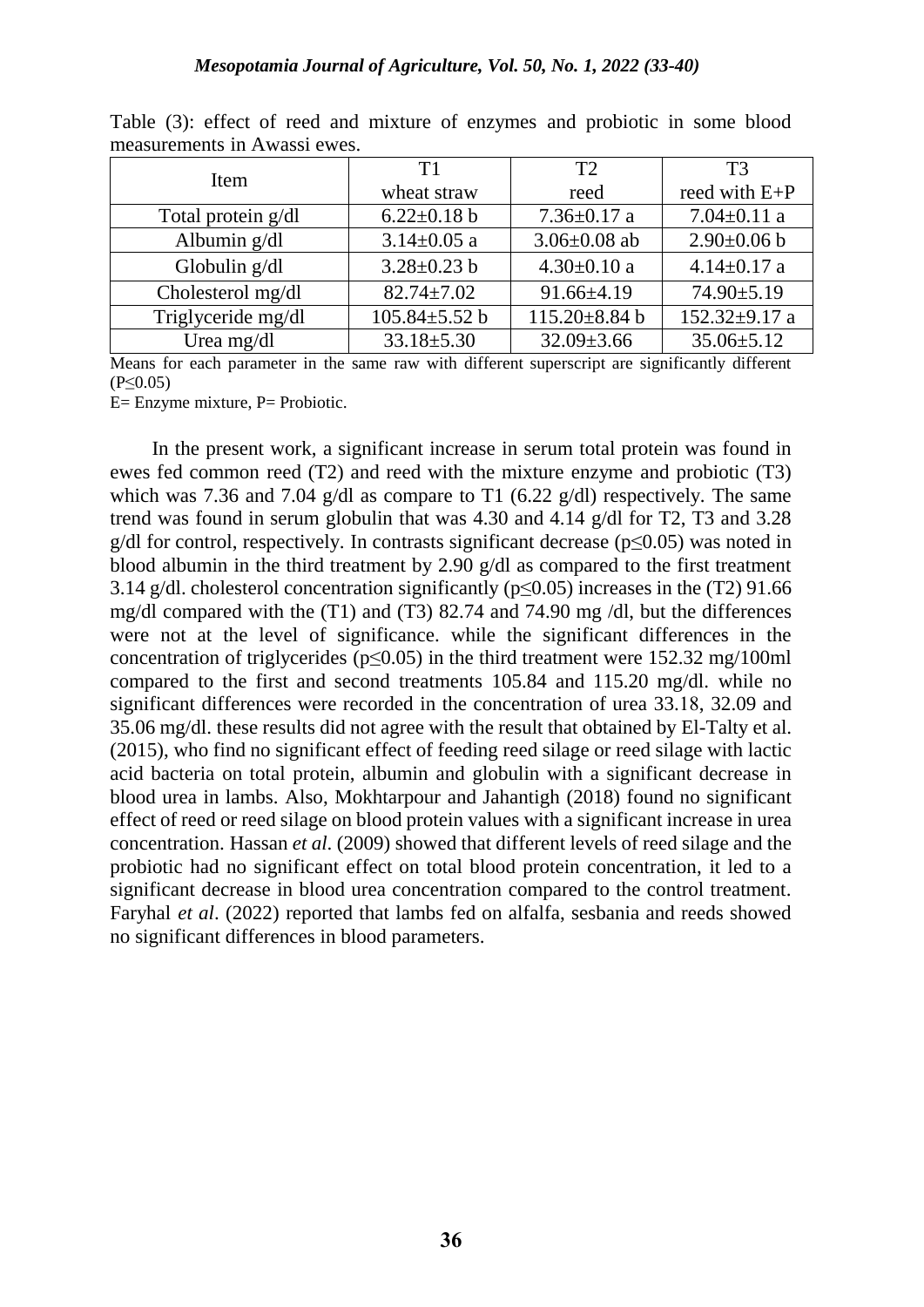|                                                              | T1          | T2      | T <sub>3</sub>  |
|--------------------------------------------------------------|-------------|---------|-----------------|
|                                                              | wheat straw | reed    | reed with $E+P$ |
| Concentrate feed cost/day.<br>thousand dinars                | 2.635       | 2.635   | 2.635           |
| Roughage feed cost/day.<br>thousand dinars                   | 1.500       | 0.300   | 0.320           |
| Total cost/day thousand<br>dinars                            | 4.135       | 2.965   | 2.955           |
| total cost during the study<br>(70 days). thousand dinars    | 289.45      | 207.550 | 206.85          |
| The cost of feeding per<br>ewe. thousand dinars              | 41.35       | 650.29  | 29.550          |
| The cost of a kilogram of<br>weight gain. thousand<br>dinars | 10.373      | 7.991   | 5.91            |

Table (4): The economic feasibility of substituting reeds instated of wheat straw in ewes diets daily.

- The price of wheat straw (500 dinars/kg) and total cost of wheat straw feeding daily is (1500) dinars.

- The cost of reeds harvesting and crushing (100) dinars/kg and total cost is (300) dinars daily.

- The cost of addition (2g) of enzymes mixture and probiotic is (15) dinars/day.

- The cost of adding (5 kg) of concentrate daily is 2.635

 Data in Table (4) showed that feeding the common reed in the second treatment saved (81.0) thousand during the study period compared to feeding on straw in the first treatment and this is equivalent to (11.7) thousand per ewe, which represent about (28.29%) of total cost.

Like that feeding the common reed with the addition of the enzyme of (82.60) thousand compared with the first treatment that was fed on hay, and this is equivalent to (11.800) thousand for each ewe which represent about of (28.53%) of total cost.

Otherwise in the (T2) the ewes were fed with reeds instead of wheat straw, the total weight gain was (3.71) kg, which is less than the first treatment (4 kg), the cost of each kg of total gain is (7.991) thousand dinars with less by (22.96%) as compered (T1). While in the third treatment was a total weight gain 5kg/ewe and the cost of each kg of total gain is (5.91) thousand dinars, which is less than T2 by (26.04%) and T1 (43.0%) respectively.

### **CONCLUSION**

 Results of the current study indicate the possibility of using chopped common reed leaves instead of straw in feeding Awassi ewes without a negative effect on the weight of the ewes, and the probiotic addition with the mixture of enzymes significantly improves the weight gain and reduces the costs of breeding. The use of reeds in ewes' diets as a substitute for hay can reduce feeding and consequently production costs and expenditures, and enhance the breeder's economic to ability more than 20%.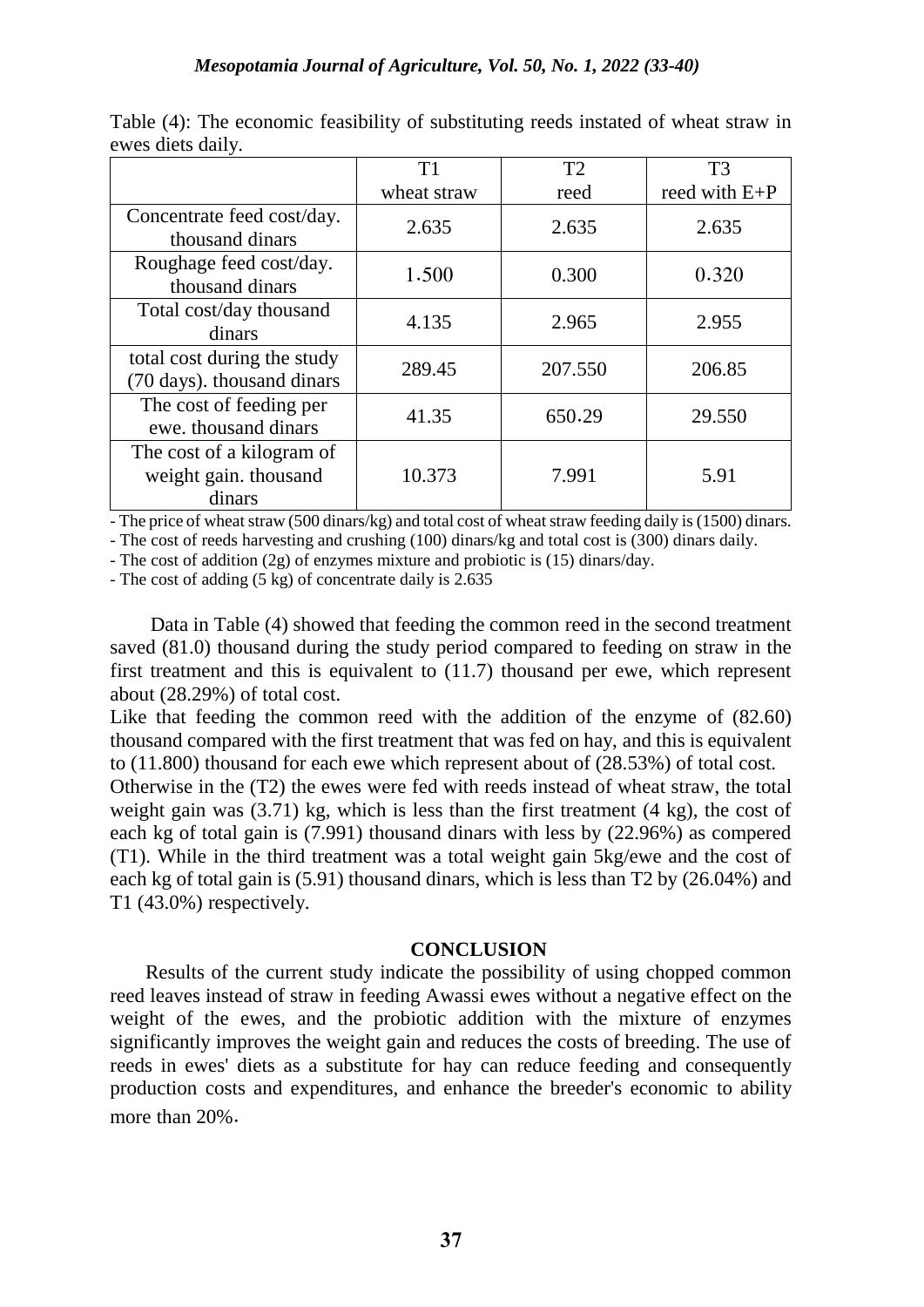#### **AKNOWLEDGMENT**

 The authors thanks Animal production department of Mosul University and Nineveh research Department for the facilities they provided, with helped to improve the quality of this work.

### **CONFLICT TO INTEREST**

 Conflict to interest: author declare no conflicts of interest regarding the publish this article.

**تأثير تغذية القصب مع اضافة خليط االنزيمات والمعزز الحيوي في التغير بوزن الجسم وبعض قياسات الدم في النعاج العواسية**  <sup>1</sup>محمد نجم عبدهللا <sup>2</sup> نشوان نذير صالح <sup>2</sup>صفوان لقمان شهاب <sup>1</sup> عمر ضياء محمد 1 قسم بحوث نينوى/ دائرة البحوث الز ارعية/ و ازرة الز ارعة / الع ارق. 2 قسم االنتاج الحيواني/ كلية الزراعة والغابات / جامعة الموصل/ العراق. **الخالصة**

اجريت الدراسة في قسم بحوث نينوى التابع لوزارة الزراعة العراقية باستخدام احدى وعشرون نعجة عواسية متوسط اوزانها 48.61 ± 3.27 كغم واعمارها تتراوح بين 3-2 سنوات، وزعت النعاج الى ثالث مجاميع )7 نعاج / مجموعة)، غذيت النعاج في المجاميع الثلاث بكمية 5 كغم / مجموعة و 3 كغم تبن الحنطة بالمجموعة االولى بينما استبدل التبن بأوراق القصب المجروش في المجموعة الثانية، فيما اضيف 2 غم من خليط االنزيمات والمعزز الحيوي الى أوراق القصب بالمجموعة الثالثة. بينت النتائج وجود زيادة معنوية )0.05≥p )لصالح المعاملة الثالثة والتي غذيت على القصب مع اضافة خليط االنزيمات في معدل الزيادة الوزنية الكلية 5.00 كغم واليومية 70.85 غم/ يوم مقارنة بالمعاملة الثانية 3.71 كغم و52.57 غم/ يوم على التوالي، ازداد معنويا )0.05≥p )تركيز البروتين الكلي والكلوبيولين وقد ترافق ذلك مع انخفاض االلبومين بالدم في المعاملتين الثانية والثالثة مقارنة بالمعاملة الاولى. كما لوحظ زيادة معنوية (أ< 0.05) عند اضافة المعزز الحيوي وخليط الانزيمات الى القصب في المعاملة الثالثة في تركيز الكليسريدات الثالثية 152.32 ملغم100/مل مقارنة بالمعاملتين االولى والثانية 105.84 و115.20 ملغم/ 100 مل. عموما يمكن احالل القصب بدال من التبن كعلف خشن رخيص الثمن وتحسين كفاءة االستفادة من الغذاء بإضافة خليط االنزيمات الى العلف المتناول. **الكلمات الدالة:** تبن، قصب، خليط انزيمات، نعاج عواسية.

#### **REFERENCES**

- Al-Dulaimi, F. S., Shujaa, T. A., & Ibrahim, M. W. (2021). Effect of different levels of soybean meal in fattening farmer diet on awassi lambs performance and carcass characteristics. *Mesopotamia Journal of Agriculture*, 49(2) 26-35.
- Al-Khawaja, A. K., E. Abdullah & S. Abdul Ahad (1978). The chemical composition and nutritional value of Iraqi feed materials. A bulletin issued by the Nutrition Department of the General Livestock *Directorate. Ministry of Agriculture and Agrarian Reform. The Republic of Iraq.*34-40.
- Al-Taie O. S, Al.Taib, M. (2020). Effect of adding dry bread yeast (Sacchromyces cerevisiae) and probiotic and growth carcass characteristics and some rumen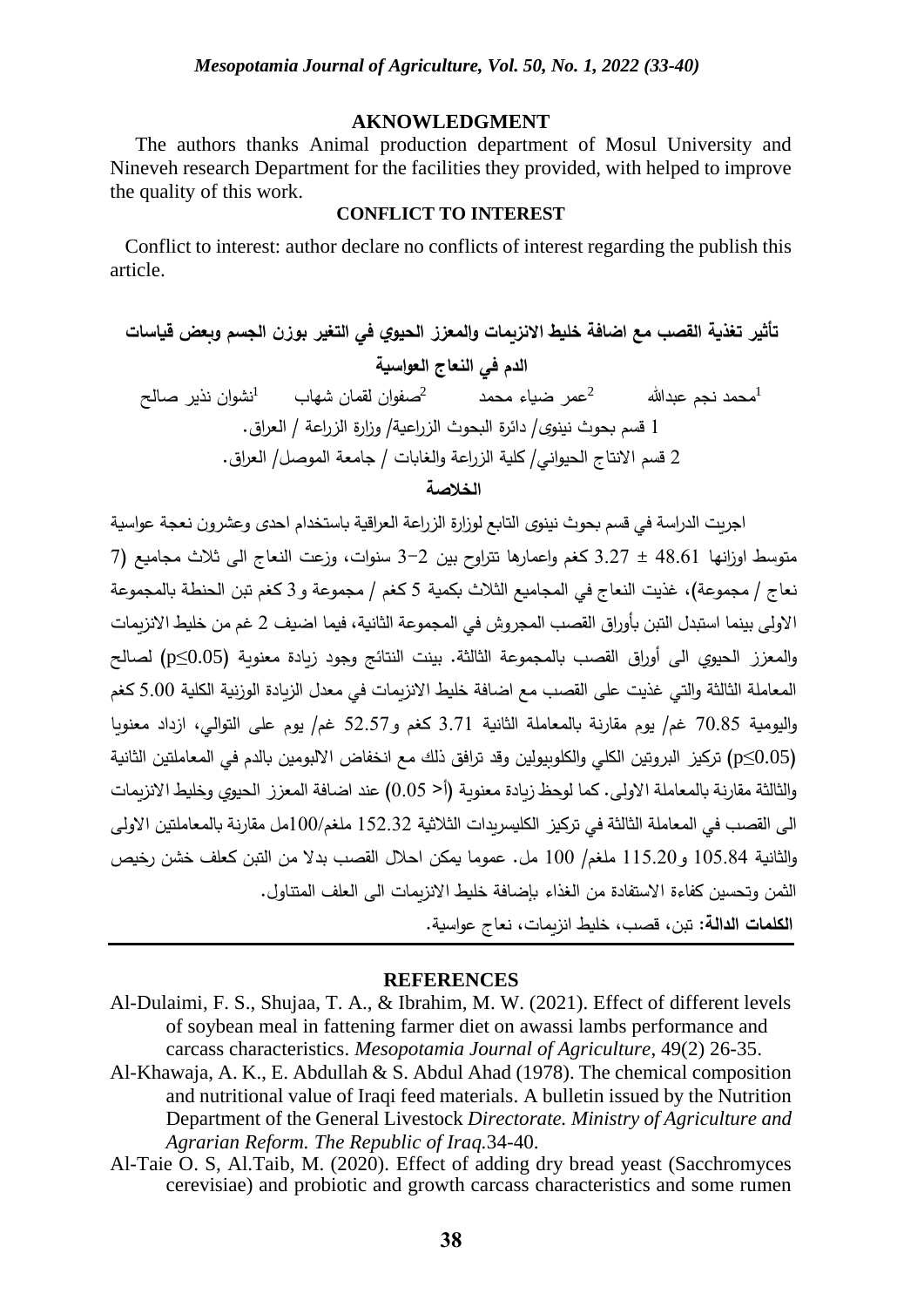and blood parameters in awassi lambs. Mesopotamia Journal of Agriculture, *48*(2), 59-67.

- AOAC. (2000). Official Methods of Analysis. 15th end. Association of Oficial Analytical Chemists, Arlington, Virginia, 69-88.
- Baran, M., Váradyová, Z., Kráčmár, S., & Hedvábný, J. (2002). The common reed (Phragmites australis) as a source of roughage in ruminant nutrition. *Acta Veterinaria Brno, 71*(4), 445-449.
- Duncan, D.B. (1955). Multiple range and multipl "F" test. Biometrics, 11: 1-12.
- El-Talty, Y. I., Abdel-Gwad, M. H., & Mahmoud, A. E. M. (2015). Effect of common reed (Phragmites australis) silage on performance of growing lambs. *Asian Journal of Animal Sciences, 9*(1), 1-12.
- Farghaly, M. M., Youssef, I. M., Radwan, M. A., & Hamdon, H. A. (2022). Effect of feeding Sesbania sesban and reed grass on growth performance, blood parameters, and meat quality of growing lambs. *Tropical Animal Health and Production, 54*(1), 1-13.
- Gado, H., Nasr, S.A., Mohamed, B.K., Mahrous, A.A. (2006) .Effect of biological treatments on the nutritive value of rice straw. *Egyptian Journal of Nutrition and Feeds. 9* (2): 207–219.
- Giraldo, L. A., Tejido, M. L., Ranilla, M. J., & Carro, M. D. (2007). Effects of exogenous cellulase supplementation on microbial growth and ruminal fermentation of a high-forage diet in Rusitec fermenters. *Journal of Animal Science, 85*(8), 1962-1970.
- Hassan, S. A., Tawffek, J. A., & Al-Saady, Y. M. (2009). Gradual substitution of reed silage with alfalfa hay fed with or without probiotic to Awassi lambs. 3-Some blood parameters. *Iraqi Journal of Agricultural Sciences, 40*(4), 123-132.
- Hassan, S. A., Tawffek, J. A., & Al-Saady, Y. M. (2009). Gradual substitution of reed silage with alfalfa hay fed with or without probiotic to Awassi lambs. 3-Some blood parameters. *Iraqi Journal of Agricultural Sciences, 40*(4), 123-132.
- López-Aguirre, D., Hernández-Meléndez, J., Rojo, R., Sánchez-Dávila, F., López-Villalobos, N., Salem, A. F. Z., ... & Ruíz, S. (2016). Effects of exogenous enzymes and application method on nutrient intake, digestibility and growth performance of Pelibuey lambs. *SpringerPlus, 5*(1), 1-6.
- Marghany, M., M.A. Sarhan, A. Abd El-Hey and A.A.H. El-Tahan, (2005). Performance of lactating buffaloes fed rations supplemented with different levels of baker's yeast (Saccharomyces cerevisiae) *Egyptian Journal Nutrition and Feeds*. (Special Issue), 8: 21.
- Mokhtarpour, A., & Jahantigh, M. (2018). Effect of Supplementing Common Reed (Phragmites australis) with Urea on Intake, Apparent Digestibility and Blood Metabolites of Baluchi Sheep. *Iranian Journal of Applied Animal Science, 8*(4), 623-628.
- Saeed, A. A., & Al-Sultani, H. M. (2017). Effect of ensiling and urea treatment of wild reed phragmites communis on productive performance of Awassi lambs. *Journal of Babylon University.25*(5), 1837-1850.
- Salem, A. Z. M., El-Adawy, M., Gado, H., Camacho, L. M., González-Ronquillo, M., Alsersy, H., & Borhami, B. (2011). Effects of exogenous enzymes on nutrients digestibility and growth performance in sheep and goats. *Tropical and subtropical agroecosystems, 14*(3), 867-874.
- Salem, A. Z. M., Zhou, C. S., Tan, Z. L., Mellado, M., Cipriano-Salazar, M., Elghandour, M. M. Y., & Odongo, N. E. (2013). In vitro digestibility, chemical composition, and kinetics of gas production of foliage from four fodder trees ensiled with or without molasses and urea. *Journal of Integrative Agricultural, 12*(7), 1234-1242.